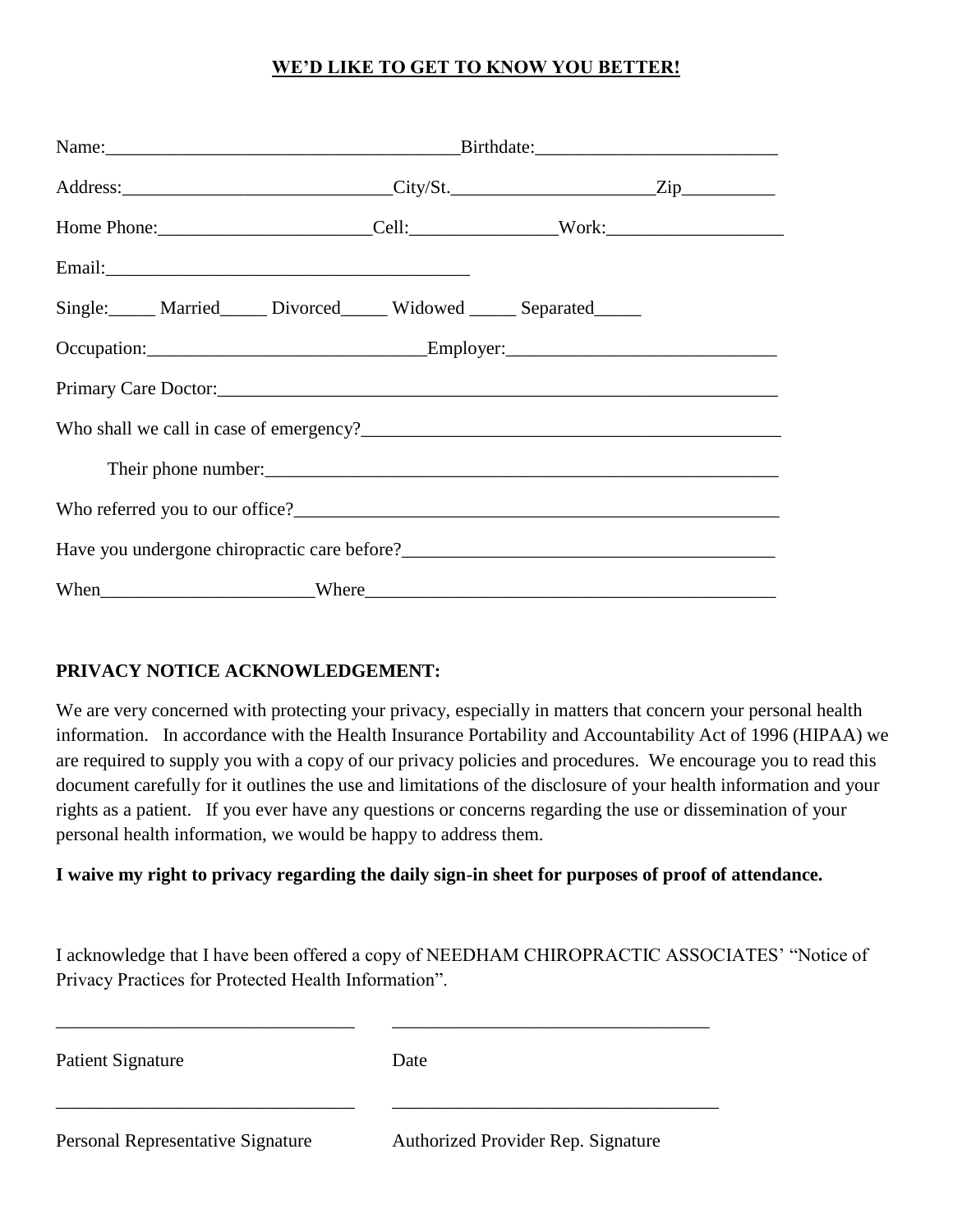## **HEALTH HISTORY**

| 1. My health goals are:                                                                                                    |                                                                                                    |  |
|----------------------------------------------------------------------------------------------------------------------------|----------------------------------------------------------------------------------------------------|--|
| correction/stabilization                                                                                                   |                                                                                                    |  |
| health maintenance                                                                                                         |                                                                                                    |  |
| ____pain relief                                                                                                            |                                                                                                    |  |
| 2. Please check area(s) of complaint:                                                                                      |                                                                                                    |  |
| _____low back pain                                                                                                         | _______neck pain                                                                                   |  |
| hip/buttock pain. R <sub>L</sub> L                                                                                         | ______shoulder pain. $_R$ __L                                                                      |  |
| $\_\_\$ leg pain. $\_\_R \_\_L$                                                                                            | $\frac{\text{arm}}{\text{am}}$ hand pain. $\frac{\text{R}}{\text{m}}$                              |  |
| $\frac{\text{foot pain}}{\text{R}}$                                                                                        | ___mid-back pain.                                                                                  |  |
| $\qquad \qquad \text{other} \qquad \qquad$                                                                                 | headache.                                                                                          |  |
| (Specify)                                                                                                                  |                                                                                                    |  |
|                                                                                                                            | 3. When did the pain begin? Approximate date: __________________________________                   |  |
| ____gradually, without incident.                                                                                           |                                                                                                    |  |
|                                                                                                                            |                                                                                                    |  |
| ____with specific incident.                                                                                                |                                                                                                    |  |
|                                                                                                                            |                                                                                                    |  |
| 5. What makes the symptoms worse?<br>_____sitting<br>______ getting out of a chair<br>getting out of bed<br>turning in bed | ____looking down<br>$\frac{\text{seezing}}{\text{seezing}}$<br>coughing<br>having a bowel movement |  |
| backing up the car                                                                                                         | ____other- please specify:                                                                         |  |
|                                                                                                                            |                                                                                                    |  |
| 6. How does the pain feel?                                                                                                 |                                                                                                    |  |
| _sharp                                                                                                                     | burning<br>$\frac{1}{2}$ other – please specify:                                                   |  |
| dull                                                                                                                       | numbness                                                                                           |  |
| throbbing                                                                                                                  | __tingling                                                                                         |  |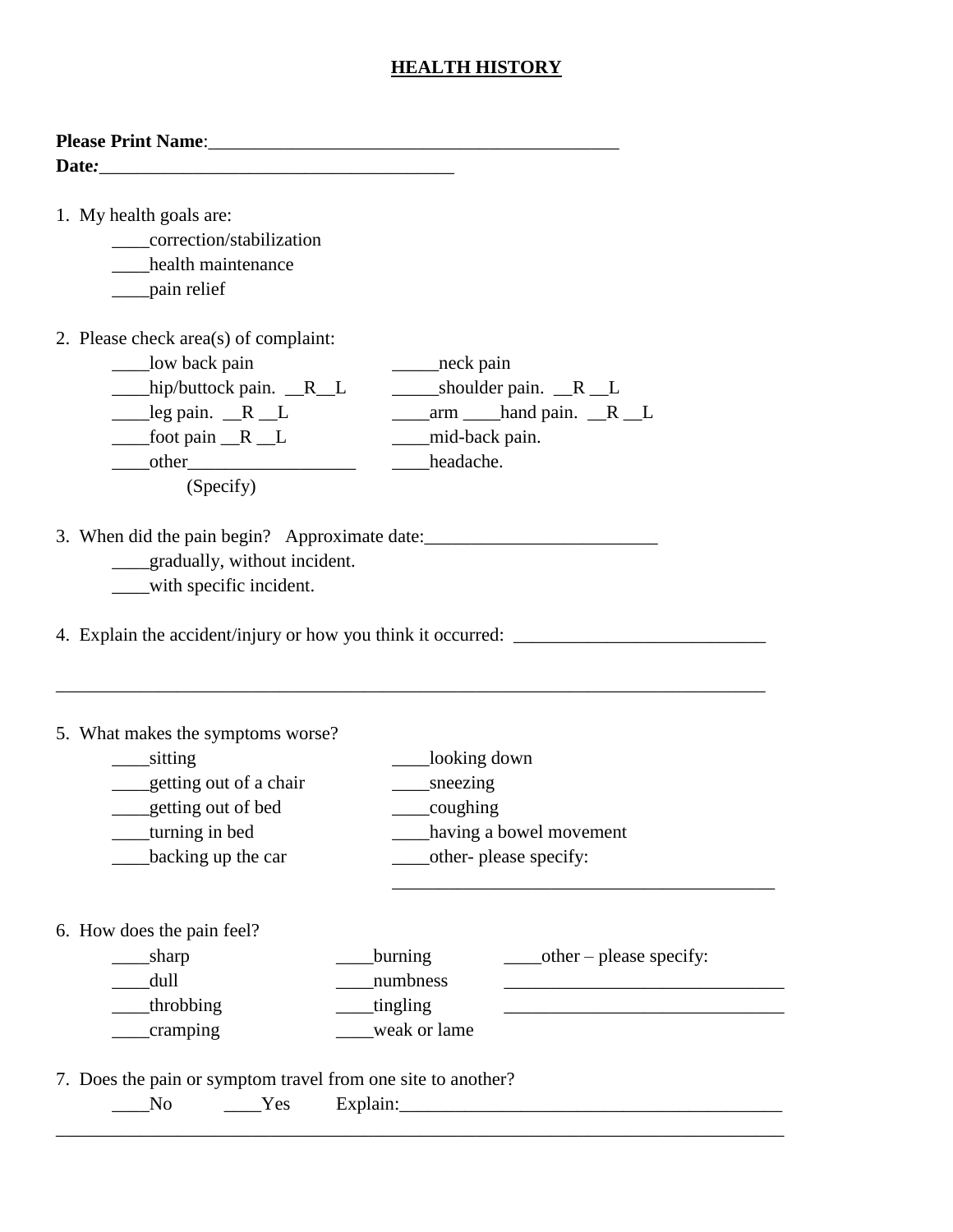8. How much does it hurt? **0 1 2 3 4 5 6 7 8 9 10** (0=no pain 10=severe and incapacitating pain)

\_\_\_\_\_\_\_\_\_\_\_\_\_\_\_\_\_\_\_\_\_\_\_\_\_\_\_\_\_\_\_\_\_\_\_\_\_\_\_\_\_\_\_\_\_\_\_\_\_\_\_\_\_\_\_\_\_\_\_\_\_\_\_\_\_\_\_\_\_\_\_\_\_\_\_\_\_

9. Does your pain change with activity? \_\_\_\_No\_\_\_\_Yes Explain:\_\_\_\_\_\_\_\_\_\_\_\_\_\_\_\_\_\_\_\_\_\_\_\_\_\_\_\_\_\_\_\_\_\_\_\_\_\_\_\_\_\_\_\_\_\_\_\_\_\_\_\_\_\_\_\_\_\_\_\_\_\_\_\_\_\_\_\_\_\_\_

# PLEASE CHECK THE FOLLOWING:

| 1. Have you ever had cancer? _____Yes _____No                                                                         |
|-----------------------------------------------------------------------------------------------------------------------|
| 2. Does your pain ever awaken you from a sound sleep? ____Yes ____No                                                  |
| 3. Are you losing weight now, without trying? _____Yes _____No                                                        |
| 4. Are you coughing up blood or noticing it in your stools or urine? ____Yes ___No                                    |
| 5. Have you had any loss of bladder or bowel control? _____Yes ______No                                               |
| 6. Have you lost consciousness or had double vision recently? ___Yes ___No                                            |
| 7. Do you have a pace maker? Ves No                                                                                   |
| 8. Are you seeing any other doctor now for any reason? ____Yes ____No                                                 |
| $\text{Specify:}\n\begin{picture}(1,0) \label{pic:2} \begin{picture}(1,0) \label{pic:2} \end{picture} \vspace{0.5cm}$ |
| 9. Do you have any other symptoms or health problems? ____Yes ____No                                                  |
| $\text{Specify:}\n\begin{array}{ccc}\n\text{Specify:} & \quad \text{Specify:}\n\end{array}$                           |
| 10. Are you taking any medications or over the counter drugs now, (i.e. anti-coagulants)?                             |
| $Yes$ No List them:                                                                                                   |
| 11. Do you have any food or drug allergies (i.e. shellfish)? ____Yes ____No                                           |
| List them:                                                                                                            |
|                                                                                                                       |
|                                                                                                                       |

\_\_\_\_\_\_\_\_\_\_\_\_\_\_\_\_\_\_\_\_\_\_\_\_\_\_\_\_\_\_\_\_\_\_\_\_\_\_\_\_\_\_\_\_\_\_\_\_\_\_\_\_\_\_\_\_\_\_\_\_\_\_\_\_\_\_\_\_\_\_\_\_\_\_\_\_\_ \_\_\_\_\_\_\_\_\_\_\_\_\_\_\_\_\_\_\_\_\_\_\_\_\_\_\_\_\_\_\_\_\_\_\_\_\_\_\_\_\_\_\_\_\_\_\_\_\_\_\_\_\_\_\_\_\_\_\_\_\_\_\_\_\_\_\_\_\_\_\_\_\_\_\_\_\_ \_\_\_\_\_\_\_\_\_\_\_\_\_\_\_\_\_\_\_\_\_\_\_\_\_\_\_\_\_\_\_\_\_\_\_\_\_\_\_\_\_\_\_\_\_\_\_\_\_\_\_\_\_\_\_\_\_\_\_\_\_\_\_\_\_\_\_\_\_\_\_\_\_\_\_\_\_ \_\_\_\_\_\_\_\_\_\_\_\_\_\_\_\_\_\_\_\_\_\_\_\_\_\_\_\_\_\_\_\_\_\_\_\_\_\_\_\_\_\_\_\_\_\_\_\_\_\_\_\_\_\_\_\_\_\_\_\_\_\_\_\_\_\_\_\_\_\_\_\_\_\_\_\_\_

\_\_\_\_\_\_\_\_\_\_\_\_\_\_\_\_\_\_\_\_\_\_\_\_\_\_\_\_\_\_\_\_\_\_\_\_\_\_\_\_\_\_\_\_\_\_\_\_\_\_\_\_\_\_\_\_\_\_\_\_\_\_\_\_\_\_\_\_\_\_\_\_\_\_\_\_\_\_\_\_\_\_\_\_\_\_\_\_\_\_

### PAST TREATMENT HISTORY: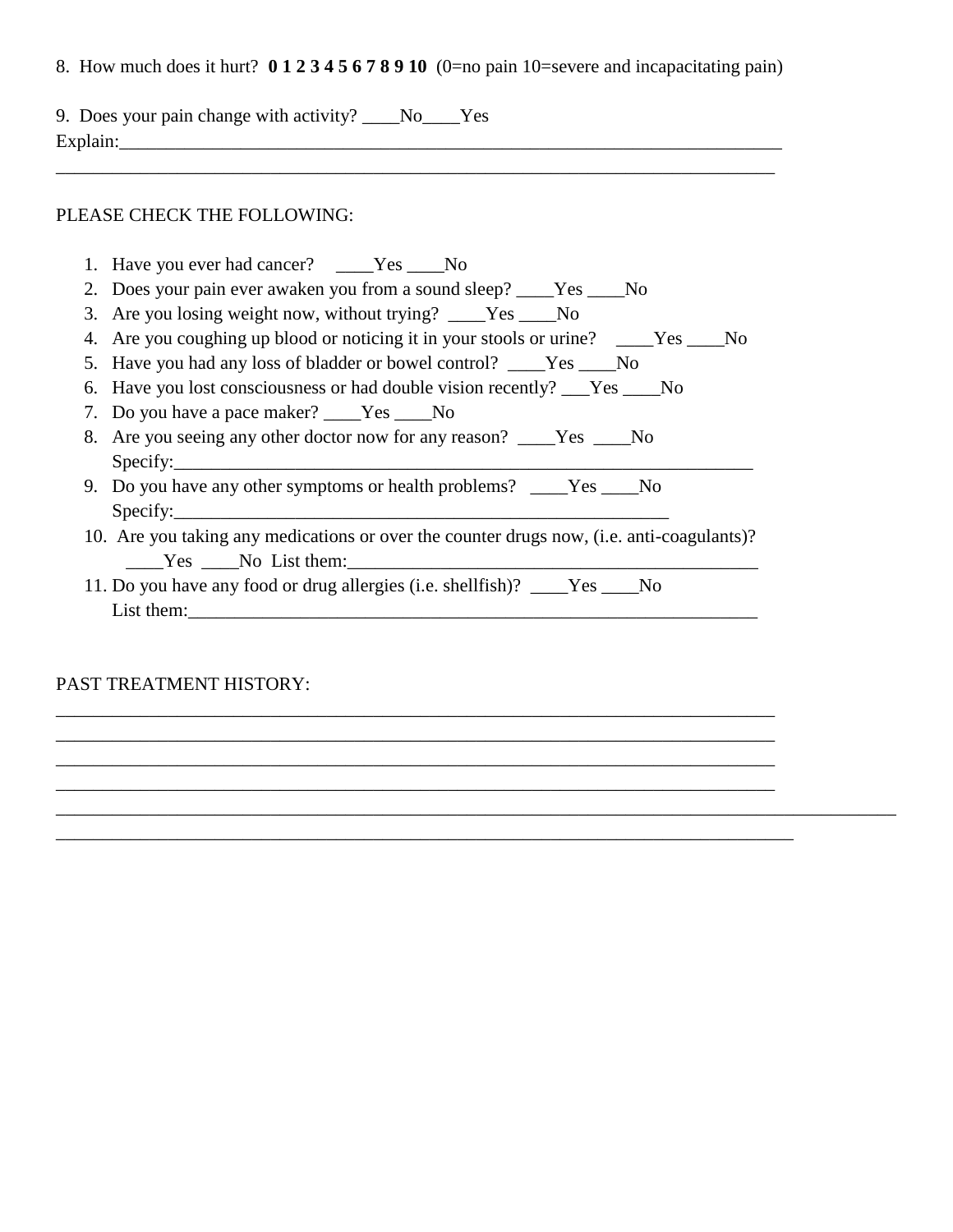# **FINANCIAL AND APPOINTMENT POLICIES**

## **PAYMENT IS DUE AS SERVICES ARE RENDERED**

We gladly accept Cash, Checks, and all Major Credit Cards.

**INSURANCE**: Health care policies of insurance companies with whom this office participates will try to be verified. Verification is not a guarantee of coverage or payment. Any insurance questions should be directed to your insurance carrier. We will accept assignment as specified for insurance plans we participate with. **Patients are responsible for all deductible amounts, co-payments and non-covered services. It is the patient's responsibility to keep track of how many visits are allowed and used on their insurance.** For all other insurance companies patients are required to pay at the time of service.

**MISSED APPOINTMENTS:** Please try to notify our office as soon as possible of an appointment change so that we can accommodate your needs as well as the needs of other patients. Patients may be charged a missed appointment fee of \$45.00 without 24 hour notice prior to a scheduled visit. This charge is a patient's responsibility and cannot be billed to insurance.

I understand and agree that all fees for professional services rendered on my behalf are my personal responsibility, due and payable at the time services are rendered. If you have a flex spending or employer contribution account, we will provide you with receipt for reimbursement. Payment is due at the time of service.

**Patient Signature Date** 

\_\_\_\_\_\_\_\_\_\_\_\_\_\_\_\_\_\_\_\_\_\_\_\_\_\_\_\_\_\_\_\_\_ \_\_\_\_\_\_\_\_\_\_\_\_\_\_\_\_\_\_\_\_\_\_\_\_\_\_\_\_\_\_\_

**\_\_\_\_\_\_\_\_\_\_\_\_\_\_\_\_\_\_\_\_\_\_\_\_\_\_\_\_\_\_\_\_\_ \_\_\_\_\_\_\_\_\_\_\_\_\_\_\_\_\_\_\_\_\_\_\_\_\_\_\_\_\_\_\_**

### **ASSIGNMENT OF BENEFITS:**

I hereby authorize and direct Needham Chiropractic Associates, P.C. to release medical information necessary to process my insurance claims. I also authorize and direct my insurance carrier to pay all benefits, which may be due to me according to my policy, to Needham Chiropractic Associates, P.C.

**Patient Signature Date**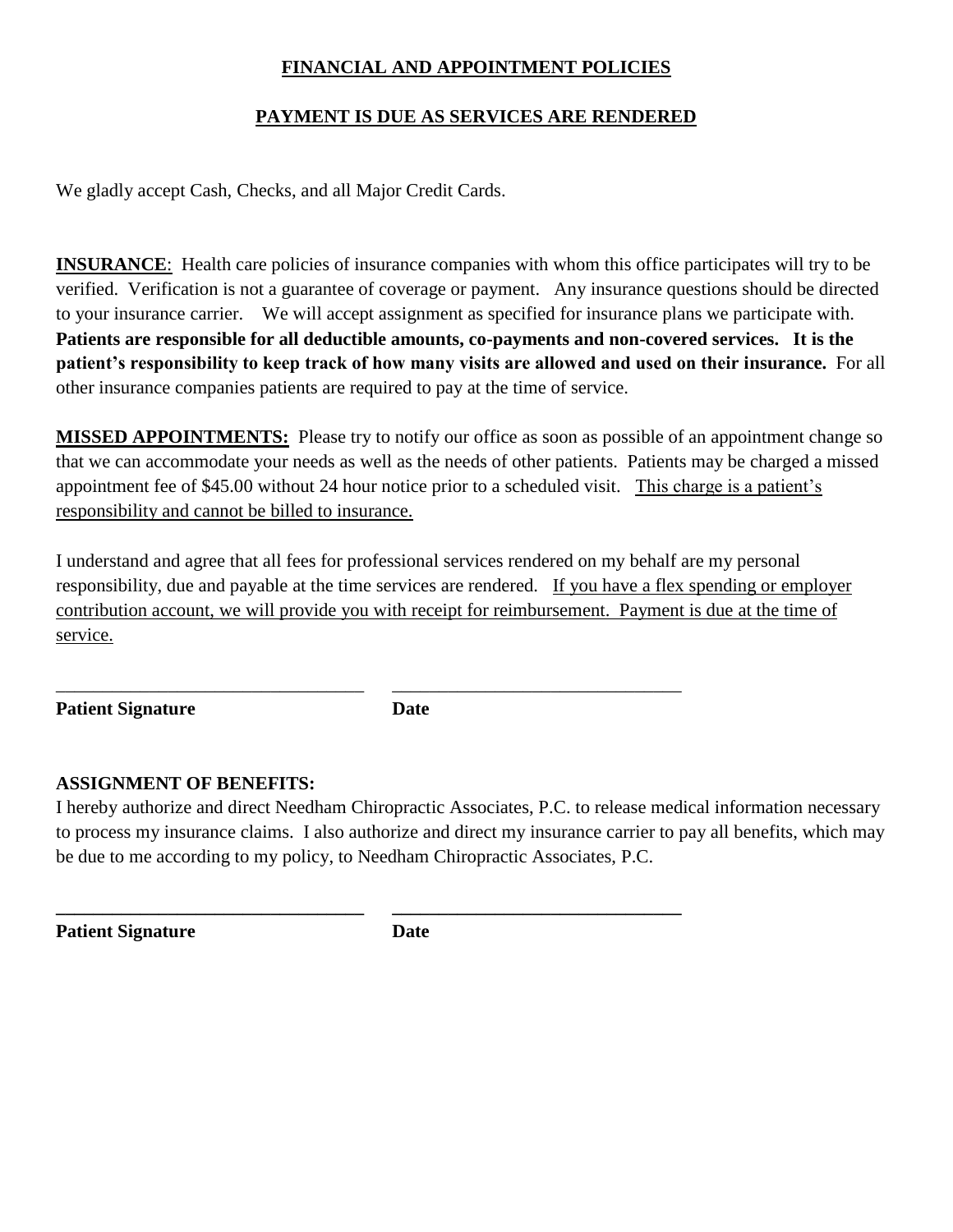#### PATIENT NAME:

Please read this entire document prior to signing it. It is important that you understand the information contained in this document. Please ask questions before you sign if there is anything that is unclear.

#### **The nature of the chiropractic adjustment**

The primary treatment used by doctors of chiropractic is spinal manipulative therapy. I will use that procedure to treat you. I may use my hands or a mechanical instrument upon your body in such a way as to move your joints. That may cause an audible "pop" or "click," much as you have experienced when you "crack" your knuckles. You may feel a sense of movement.

#### **Analysis/Examination/Treatment**

As a part of the analysis, examination, and treatment, you are consenting to the following procedures:

- \_\_\_spinal manipulative therapy\_\_\_palpation\_\_\_vital signs\_\_\_range of motion testing
- \_\_\_orthopedic testing\_\_\_basic neurological testing\_\_\_muscle strength testing \_\_\_postural analysis testing

#### **The risks inherent in chiropractic adjustment**

As with any healthcare procedure, there are certain complications which may arise during chiropractic manipulation and therapy. These complications include but are not limited to: fractures, disc injuries, dislocations, muscle strain, cervical myelopathy, costovertebral strains and separations, and burns. Some types of manipulation of the neck have been associated with injuries to the arteries in the neck leading to or contributing to serious complications including stroke. Some patients will feel some stiffness and soreness following the first few days of treatment. The Doctor will make every reasonable effort during the examination to screen for contraindications to care; however, if you have a condition that would otherwise not come to the Doctor's attention it is your responsibility to inform the Doctor.

#### **The probability of those risk occurring**

Fractures are rare occurrences and generally result from some underlying weakness of the bone which we check for during the taking of your history and during examination and X-ray. Stroke and /or arterial dissection caused by chiropractic manipulation of the neck has been the subject of ongoing medical research and debate. The most current research on the topic is inconclusive as to a specific incident of this complication occurring. If there is a causal relationship at all it is extremely rare and remote. Unfortunately, there is no recognized screening procedure to identify patients with neck pain who are at risk of arterial stroke.

#### **The availability and nature of other treatment options**

Other treatment options for your condition may include: self administered, over-the-counter analgesics and rest. Medical care and prescription drugs such as anti-inflammatory, muscle relaxants and pain-killers. Hospitalization. Surgery.

If you chose to use one of the above noted "other treatment" options you should be aware that there are risks and benefits of such options and you may wish to discuss these with your primary medical physician.

#### **The risks and dangers attendant to remaining untreated**

Remaining untreated may allow the formation of adhesions and reduce mobility which may set up a pain reaction further reducing mobility. Over time this process may complicate treatment making it more difficult and less effective the longer it is postponed.

### **CONSENT TO TREATMENT (Minor)**

I hereby request and authorize Needham Chiropractic Associates, Drs. Nathaniel Tiplady and Justin Culici to perform diagnostic tests and render chiropractic adjustments and other treatment to my minor son/daughter:

This authorization also extends to all other doctors and office staff members and is intended to include radiographic examination at the doctor's discretion.

As of this date, I have the legal right to select and authorize health care services for the minor child named above. (If applicable) Under the terms and conditions of my divorce, separation or other legal authorization, the consent of a spouse/former spouse or other parent is not required. If my authority to so select and authorize this care should be revoked or modified in any way, I will immediately notify this office.